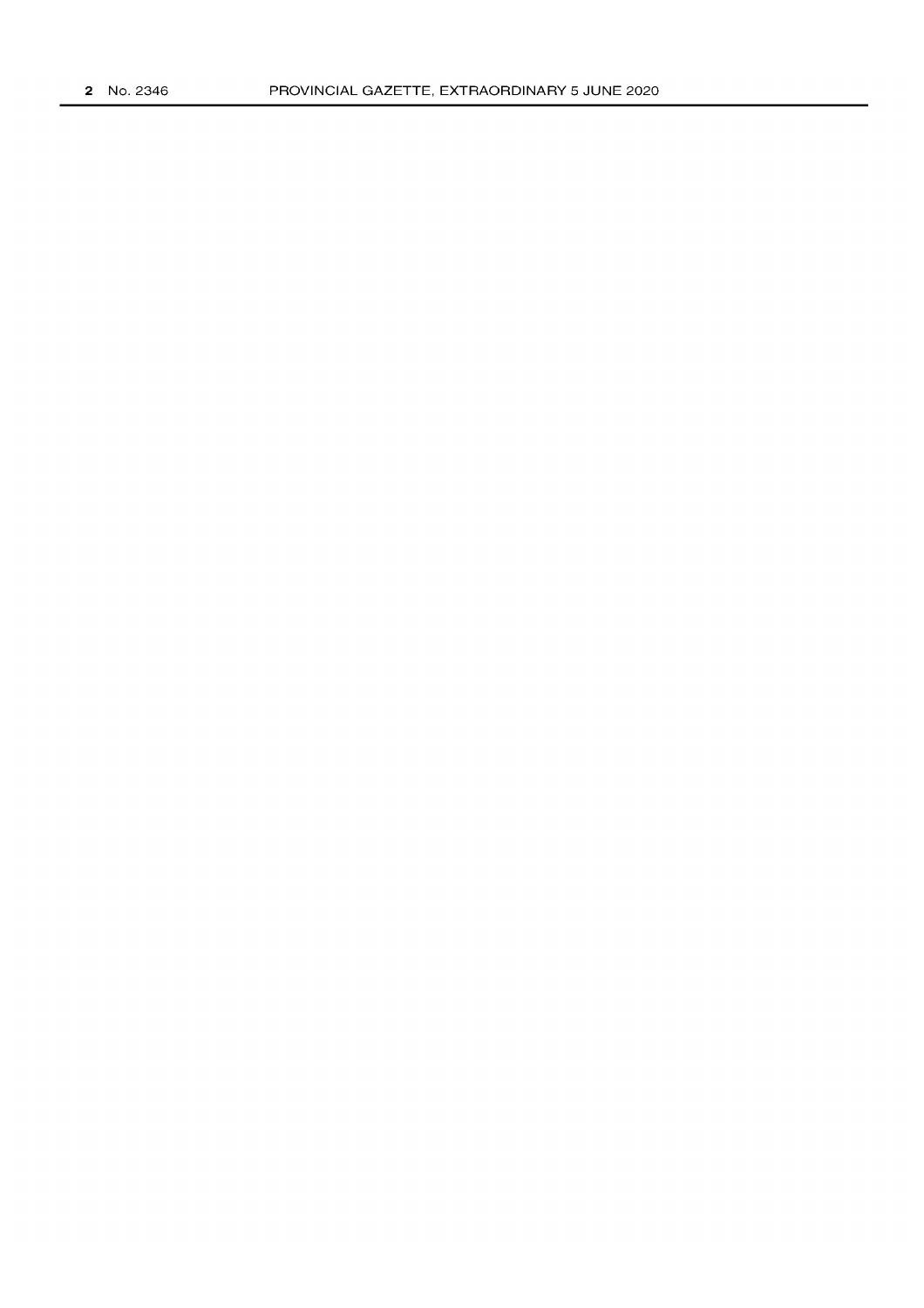TABLE OF CONTENTS

#### No Page No

# **GENERAL NOTICE I ALGEMENE KENNISGEWINGS**

| 54 | Northern Cape Liquor Act, 2008: Notice of intention to apply in terms of section 20 of the act for license [reg. 4 (1)] 13 |  |
|----|----------------------------------------------------------------------------------------------------------------------------|--|
| 54 | Noord-Kaap Drankwet, 2008: Kennisgewing van voorneme om kragtens artikel 20 van die wet vir n lisensie                     |  |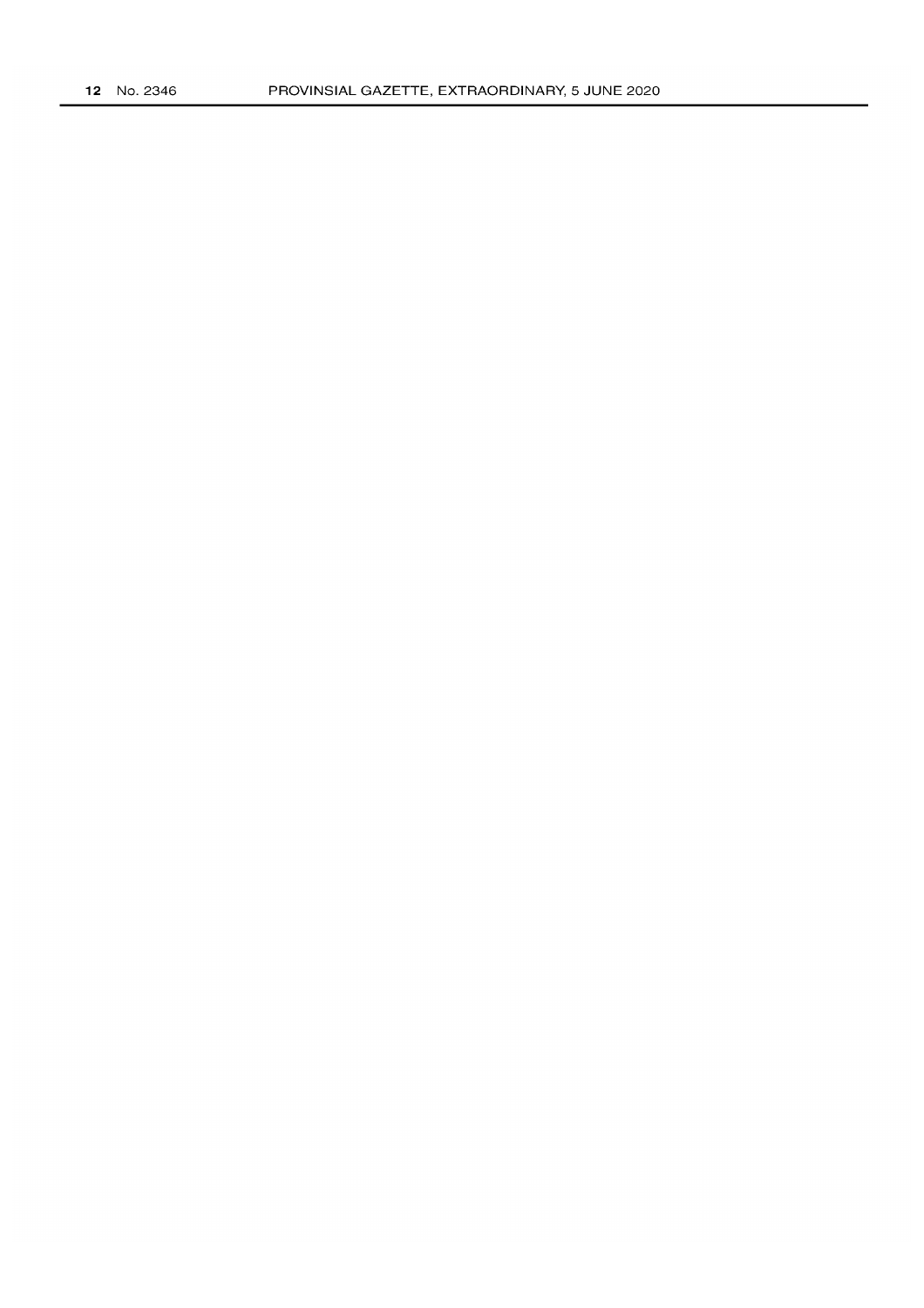# GENERAL NOTICES

## FORM 2

# NOTICE 54 OF 2020

NORTHERN CAPE LIQUOR ACT, 2008: NOTICE OF INTENTION TO APPLY IN TERMS OF SECTION 20 OF THE ACT FOR LICENSE [REG. 4 (1)]

Notice is hereby given that it is the intention to lodge the above-mentioned application, particulars of which appear hereunder, with the Northern Cape Liquor Board.

#### **SCHEDULE**

The undermentioned figures used in brackets in the Schedule, have the following meanings:

- $(1)$  = Full name, street and postal address of applicant.
- $(2)$  = Kind of licence applied for.
- $(3)$  = Kind of liquor to be sold.
- $(4)$  = Name under which business is to be conducted and full address of premises.
- $(5)$  = Extra Items to be sold; section 4  $(5)$  (a) and (b).

#### DAWID KRUIPER MUNICIPALITY

- (1) Hendikado Januarie, (821013 5177 084), 51 Hans Cloete Street, Rosedale, Upington, 8801; PO Box 6, Upington, 8800.
- (2) Liquor Store License in terms of Section 16(2)(a) of the Act.
- (3) All kinds.
- (4) Five Star Bottle Store, Erf 3385, 125 Vygie Street, Progress, Upington, 880t
- (5) Permission in terms of Section 4(5)(b) of the Act to conduct other business upon the premises.

#### DAWID KRUIPER MUNICIPALITY

- (1) Hendikado Januarie, (821013 5177 084), 51 Hans Cloete Street, Rosedale, Upington, 8801; PO Box 6, Upington, 8800.
- (2) Liquor Store License in terms of Section 16(2)(a) of the Act.
- (3) All kinds.
- (4) Five Star Bottle Store, Erf 9939, 125 Vygie Street, Progress, Upington, 880t
- (5) Permission in terms of Section 4(5)(b) of the Act to conduct other business upon the premises.

# GA-SEGONYANE LOCAL MUNICIPALITY

- (1) LEACH LODGE (PTY) LTD, (2011/109381/07), 54 SEODIN ROAD, KURUMAN, 8460; PRIVATE BAG X1532, POSTNET SUITE 352, KURUMAN, 8460.
- (2) RESTAURANT LIQUOR LICENSE.
- (3) ALL KINDS OF LIQUOR.

# ALGEMENE KENNISGEWINGS

# VORM2

#### KENNISGEWING 54 OF 2020

NOORD-KAAP DRANKWET, 2008: KENNISGEWING VAN VOORNEME OM KRAGTENS ARTIKEL 20 VAN DIE WET VIR N LlSENSIE AANSOEK TE DOEN [REG. 4 (1)]

Kennis geskied hiermee dat dit die voorneme is om die bo-genoemde aansoek, waarvan besonderhede hieronder verskyn, by die Noord-Kaap Drankraad in te dien.

#### BYLAE

- Onderstaande syfers, wat tussen hakies in die Bylae gebruik word, het die volgende betekenisse:
	- (1) = Volledige naam, straat- en posadres van aansoeker.
	- (2) = Soort lisensie waarvoor aansoek gedoen word.
	- (3) = Soort drank wat verkoop sal word.
	- (4) = Naam waaronder besigheid gedoen sal word en volledige adres van perseel.
	- (5) = Ekstra items wat verkoop kan word; artikel 4 (5)(a) en (b).

#### DAWID KRUIPER MUNISIPALITEIT

- (1) Hendikado Januarie, (821013 5177 084), Hans Cloetestraat 51, Rosedale, Upington, 8801; Posbus 6, Upington, 8800.
- (2) Drankwinkellisensie in terme van Artikel 16(2)(a) van die Wet.
- (3) Aile soorte.
- (4) Five Star Bottle Store, Erf 3385, Vygiestraat 125, Progress, Upington, 880t
- (5) Goedkeuring kragtens Artikel 4(5)(b) van die Wet om ander besigheid op die perseel voort te sit.

## DAWID KRUIPER MUNISIPALITEIT

- (1) Hendikado Januarie, (821013 5177 084), Hans Cloetestraat 51, Rosedale, Upington, 8801; Posbus 6, Upington, 8800.
- (2) Drankwinkellisensie in terme van Artikel 16(2)(a) van die Wet.
- (3) Aile soorte.
- (4) Five Star Bottle Store, Erf 9939, Vygiestraat 125, Progress, Upington, 880t
- (5) Goedkeuring kragtens Artikel 4(5)(b) van die Wet om ander besigheid op die perseel voort te sit.

# GA-SEGONYANE PLAASLIKE MUNISIPALITEIT

- (1) LEACH LODGE (PTY) LTD, (2011/109381/07), 54 SEODIN WEG, KURUMAN, 8460; PRIVATE BAG X1532, POSTNET SUITE 352, KURUMAN, 8460.
- (2) RESTAURANT DRANKLISENSIE.
- (3) ALLE SOORTE DRANK.